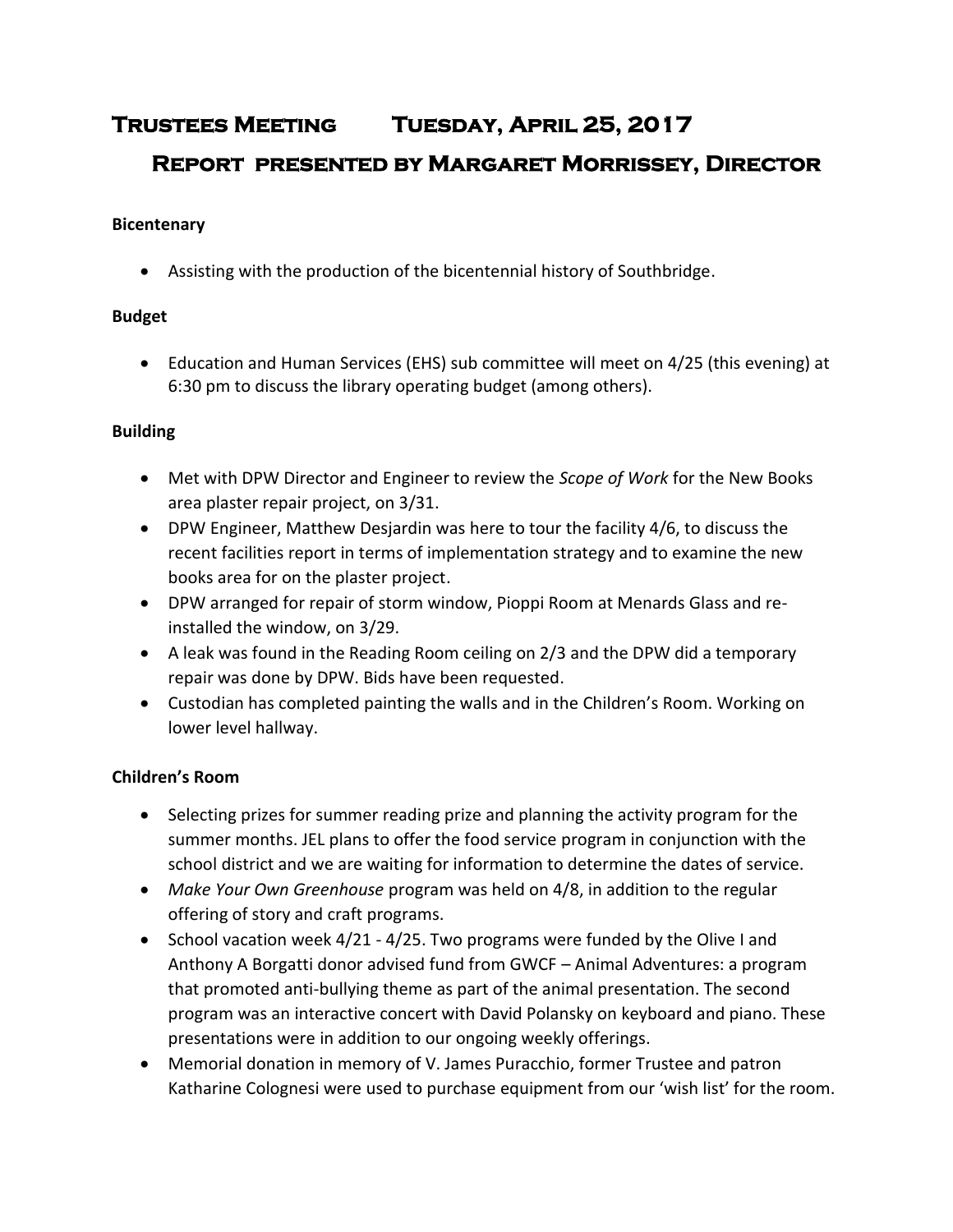- YMCA Day Care annual art show will be on exhibit for the month of April. The reception was held on 4/10 and had 102 attendees.
- Department of Children and Families (DCF) and the library have entered into a memorandum of understanding regarding supervised visits taking place at JEL and will resume visits in the Children's Room.

### **Closure**

- The library was closed in honor of Patriot's Day 4/17.
- The library was closed for half day morning to facilitate a regional staff training 4/11, at the Charlton Public Library.

# **Collection Development**

- The Children's Room continues to work on an inventory of the collections, as time permits.
- Evaluation of the Adult non-fiction collection is now focusing on the biographies.
- Evaluation of Q books has been completed, in nonfiction. Large Type will follow, and then routine collection maintenance can become the focus.

# **Digital Library**

 DPLA (Digital Public Library of America) is using one of our images from the Spanish American War in an exhibit May 2017 called "Age of Empire".

# **Friends of JEL**

- The annual booksale  $(3/30 4/1)$  and generated \$476.
- The annual meeting took place 4/24. Jazz evening followed with Brian Kearsley and Hugh Allan.
- Officers: Barbara Day, President; Isabel Lopes, Vice President; Kathy Dashnaw, Secretary and Vivian Desisle, Treasurer.

# **Fuel Assistance**

WCAC extended Fuel Assistance until May 12, hosted at JEL by appointment only.

# **Outreach**

 DCF and JEL has a memorandum of understanding and visits will now resume in the public space in the Children's Room.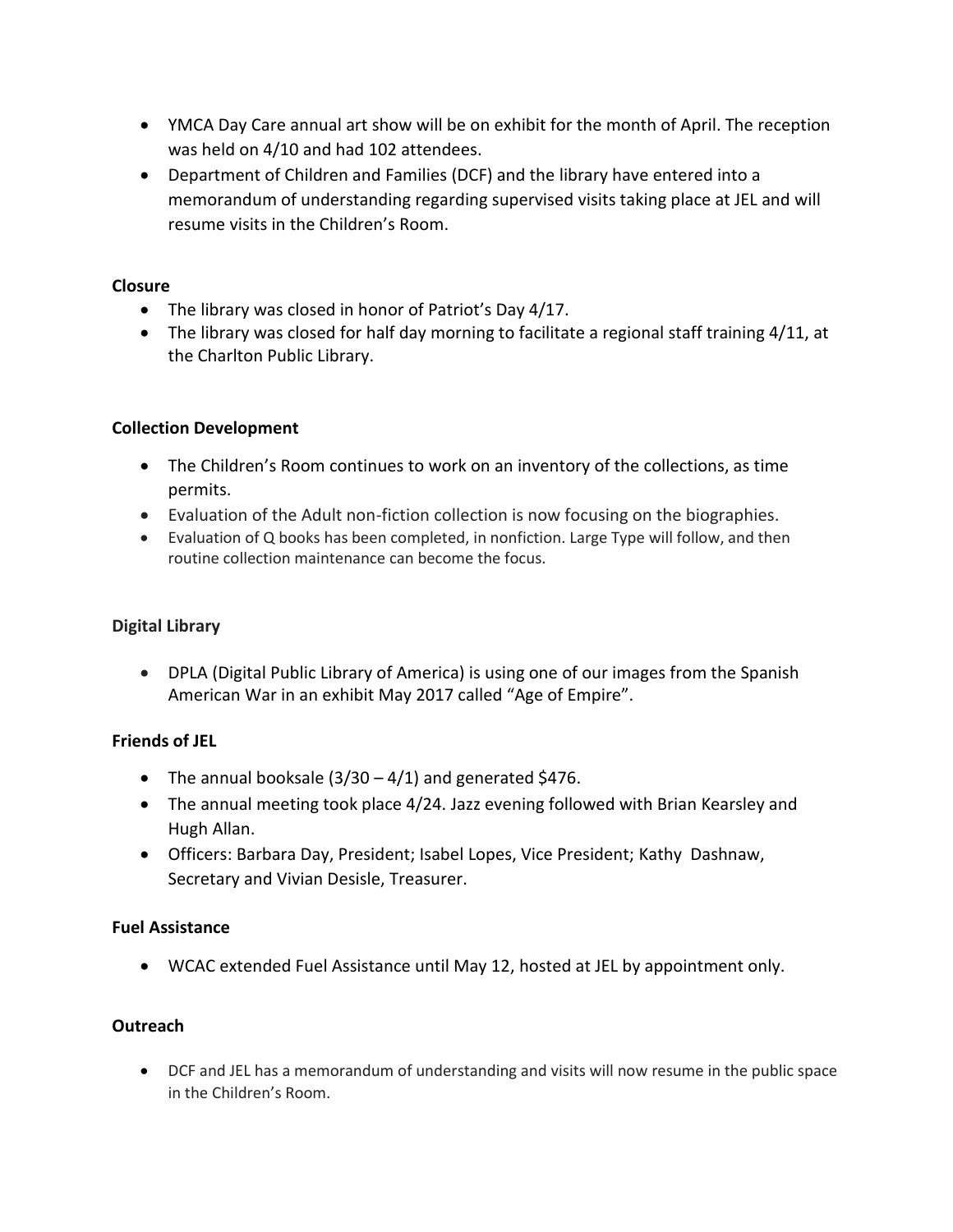- I attended the Dual Language committee meeting 4/10
- Working with Community Access TV station to have our programs uploaded to the JEL You Tube channel.

#### **Programs**

- Artist Ferol Smith's work is on display for the month of April. At the reception on 4/6, she sold five paintings.
- Krosslink meetings will be at the Economic Development office lower level of the Town Hall for the next few months  $(1<sup>st</sup> Thursday of the month)$  as there were so few attending the meetings here.
- Eight poets and academics from central MA presented their work on 4/20.
- Staff is hoping the community will participate in the Library Selfie day Friday 4/28. Staff would like as many as possible from the community to share photos taken at JEL!

#### **Research**

Assisted patron with research on the Quinebaug River.

#### **Safety and Security**

- A high school student ignored the request by a staff member to remove his hood and subsequently ignored the director and the tutor making the same request. As he would not comply, he was asked to leave. The tutor indicated she would speak with the school about student's behavior at the library. Student returned on 4/12 without incident.
- Police officer did a walk through mid-afternoon on 3/29 and 4/4.
- A patron was inadvertently locked in at closing time. Staff and did a walk around with the officers.
- Custodian found 2 nip bottles in the bathroom 3/30.
- Staff reported on 3/31 she noticed a male in dark clothes climb out of the window well outside the Children's Librarian's office.
- Thanks to Police Officers for assisting patron who was disabled due to substance use on 4/19.
- EagleStar will be installing alarms on two doors that are in a remote area of the library and not monitored.

#### **Staff**

Conducted 6 months review with Circulation Supervisor.